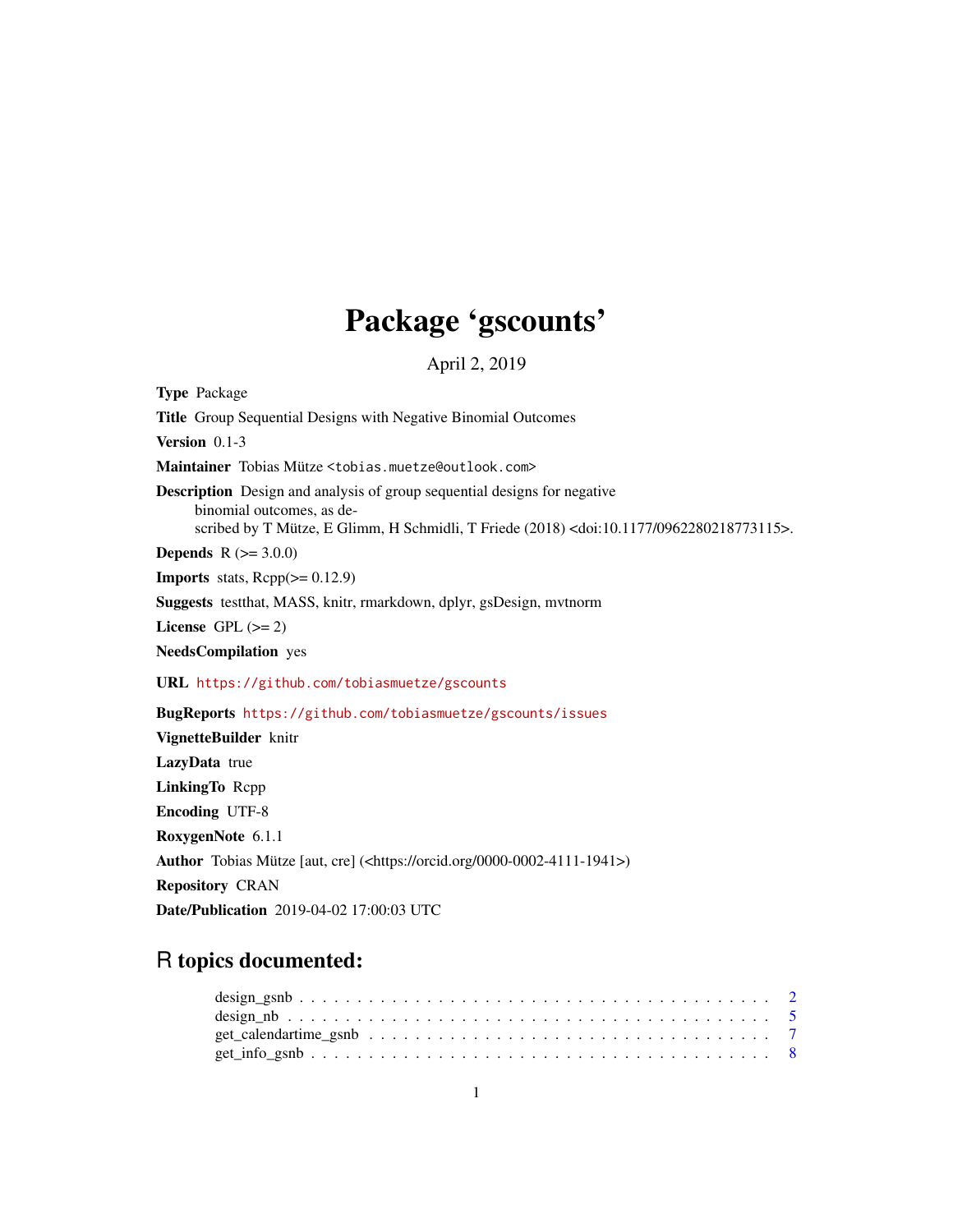<span id="page-1-0"></span>

| Index |  |  |  |  |  |  |  |  |  |  |  |  |  |  |  |  |  |  |  | 12 |
|-------|--|--|--|--|--|--|--|--|--|--|--|--|--|--|--|--|--|--|--|----|
|       |  |  |  |  |  |  |  |  |  |  |  |  |  |  |  |  |  |  |  |    |
|       |  |  |  |  |  |  |  |  |  |  |  |  |  |  |  |  |  |  |  |    |
|       |  |  |  |  |  |  |  |  |  |  |  |  |  |  |  |  |  |  |  |    |
|       |  |  |  |  |  |  |  |  |  |  |  |  |  |  |  |  |  |  |  |    |
|       |  |  |  |  |  |  |  |  |  |  |  |  |  |  |  |  |  |  |  |    |
|       |  |  |  |  |  |  |  |  |  |  |  |  |  |  |  |  |  |  |  |    |

design\_gsnb *Group sequential design with negative binomial outcomes*

# Description

Design a group sequential trial with negative binomial outcomes

# Usage

```
design_gsnb(rate1, rate2, dispersion, ratio_H0 = 1, random_ratio = 1,
  power, sig_level, timing, esf = obrien, esf_futility = NULL,
  futility = NULL, t_recruit1 = NULL, t_recruit2 = NULL,
  study_period = NULL, accrual_period = NULL, followup_max = NULL,
  \text{accrual\_speed} = 1, \ldots
```

| rate1        | numeric; assumed rate of treatment group 1 in the alternative                                                                                                                                                                                                                                                                                                                                   |
|--------------|-------------------------------------------------------------------------------------------------------------------------------------------------------------------------------------------------------------------------------------------------------------------------------------------------------------------------------------------------------------------------------------------------|
| rate2        | numeric; assumed rate of treatment group 2 in the alternative                                                                                                                                                                                                                                                                                                                                   |
| dispersion   | numeric; dispersion (shape) parameter of negative binomial distribution                                                                                                                                                                                                                                                                                                                         |
| ratio_H0     | numeric; positive number denoting the rate ratio $\mu_1/\mu_2$ under the null hypothe-<br>sis, <i>i.e.</i> the non-inferiority or superiority margin                                                                                                                                                                                                                                            |
| random_ratio | numeric; randomization ratio n1/n2                                                                                                                                                                                                                                                                                                                                                              |
| power        | numeric; target power of group sequential design                                                                                                                                                                                                                                                                                                                                                |
| sig_level    | numeric; Type I error / significance level                                                                                                                                                                                                                                                                                                                                                      |
| timing       | numeric vector; $0 < \text{timing}[1] <  < \text{timing}[K] = 1$ with K the number of<br>analyses, i.e. (K-1) interim analyses and final analysis. When the timing of<br>efficacy and futility analyses differ, timing should not be defined. Instead, the<br>arguments timing_eff and timing_fut have to be used to specify the timing<br>of the efficacy and futility analyses, respectively. |
| esf          | function; error spending function                                                                                                                                                                                                                                                                                                                                                               |
| esf_futility | function; futility error spending function                                                                                                                                                                                                                                                                                                                                                      |
| futility     | character; either "binding", "nonbinding", or NULL for binding, nonbinding,<br>or no futility boundaries                                                                                                                                                                                                                                                                                        |
| t_recruit1   | numeric vector; recruit (i.e. study entry) times in group 1                                                                                                                                                                                                                                                                                                                                     |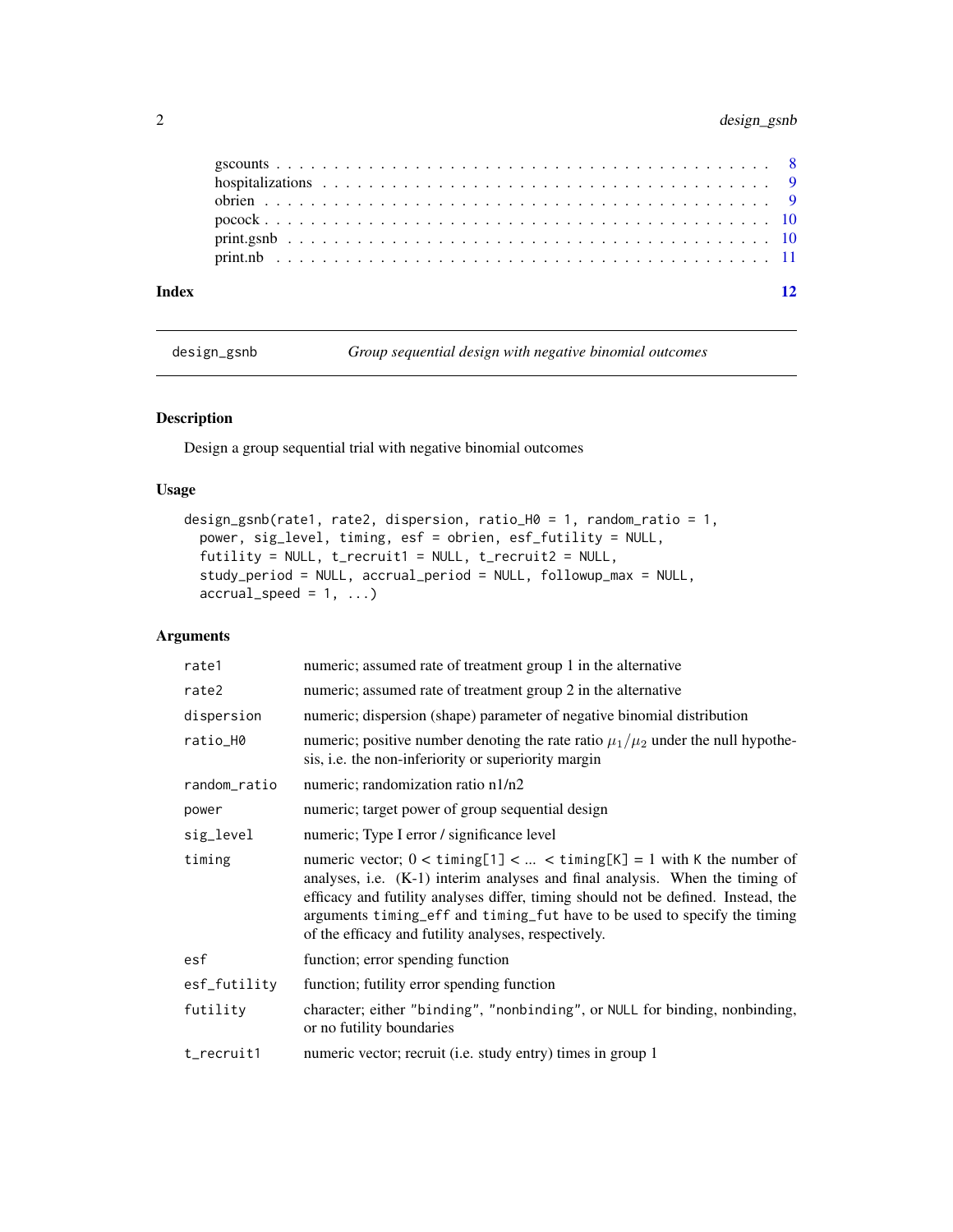# design\_gsnb 3

| t_recruit2    | numeric vector; recruit (i.e. study entry) times in group 2                                                                                                   |
|---------------|---------------------------------------------------------------------------------------------------------------------------------------------------------------|
| study_period  | numeric; study duration; to be set when follow-up times are not identical be-<br>tween subjects, NULL otherwise                                               |
|               | accrual_period numeric; accrual period                                                                                                                        |
| followup_max  | numeric; maximum exposure time of a subject; to be set when follow-up times<br>are to be equal for each subject, NULL otherwise                               |
| accrual_speed | numeric; determines accrual speed; values larger than 1 result in accrual slower<br>than linear; values between 0 and 1 result in accrual faster than linear. |
| $\ddots$ .    | further arguments. Will be passed to the error spending function.                                                                                             |

# Details

Denote  $\mu_1$  and  $\mu_2$  the event rates in treatment groups 1 and 2. This function considers smaller event rates to be better. The statistical hypothesis testing problem of interest is

$$
H_0: \frac{\mu_1}{\mu_2} \ge \delta vs. H_1: \frac{\mu_1}{\mu_2} < \delta,
$$

with  $\delta$  =ratio\_H0. Non-inferiority of treatment group 1 compared to treatment group 2 is tested for  $\delta \in (1,\infty)$ . Superiority of treatment group 1 over treatment group 2 is tested for  $\delta \in (0,1]$ . The calculation of the efficacy and (non-)binding futility boundaries are performed under the hypothesis  $H_0: \frac{\mu_1}{\mu_2} = \delta$  and under the alternative  $H_1: \frac{\mu_1}{\mu_2}$  = rate1 / rate2.

The argument 'accrual\_speed' is used to adjust the accrual speed. Number of subjects in the study at study time t is given by  $f(t) = a * t^b$  with  $a = n/accrual<sub>p</sub>eriod$  and  $b = accrual<sub>s</sub>peed$  For linear recruitment,  $b = 1$ .  $b > 1$  results is slower than linear recruitment for  $t < accordingarccumal<sub>p</sub>eriod$ and faster than linear recruitment for  $t > \operatorname{accrual}_\mathit{period}$ . Vice verse for  $b < 1$ .

# Value

A list with class "gsnb" containing the following components:

| rate1         | as input                                                                                                                                                         |
|---------------|------------------------------------------------------------------------------------------------------------------------------------------------------------------|
| rate2         | as input                                                                                                                                                         |
| dispersion    | as input                                                                                                                                                         |
| power         | as input                                                                                                                                                         |
| timing        | as input                                                                                                                                                         |
| ratio_H0      | as input                                                                                                                                                         |
| ratio_H1      | ratio rate1/rate2                                                                                                                                                |
| sig_level     | as input                                                                                                                                                         |
| random_ratio  | as input                                                                                                                                                         |
| power_fix     | power of fixed design                                                                                                                                            |
| expected_info | list; expected information under ratio_H0 and ratio_H1                                                                                                           |
| efficacy      | list; contains the elements esf (type I error spending function), spend (type I<br>error spend at each look), and critical (critical value for efficacy testing) |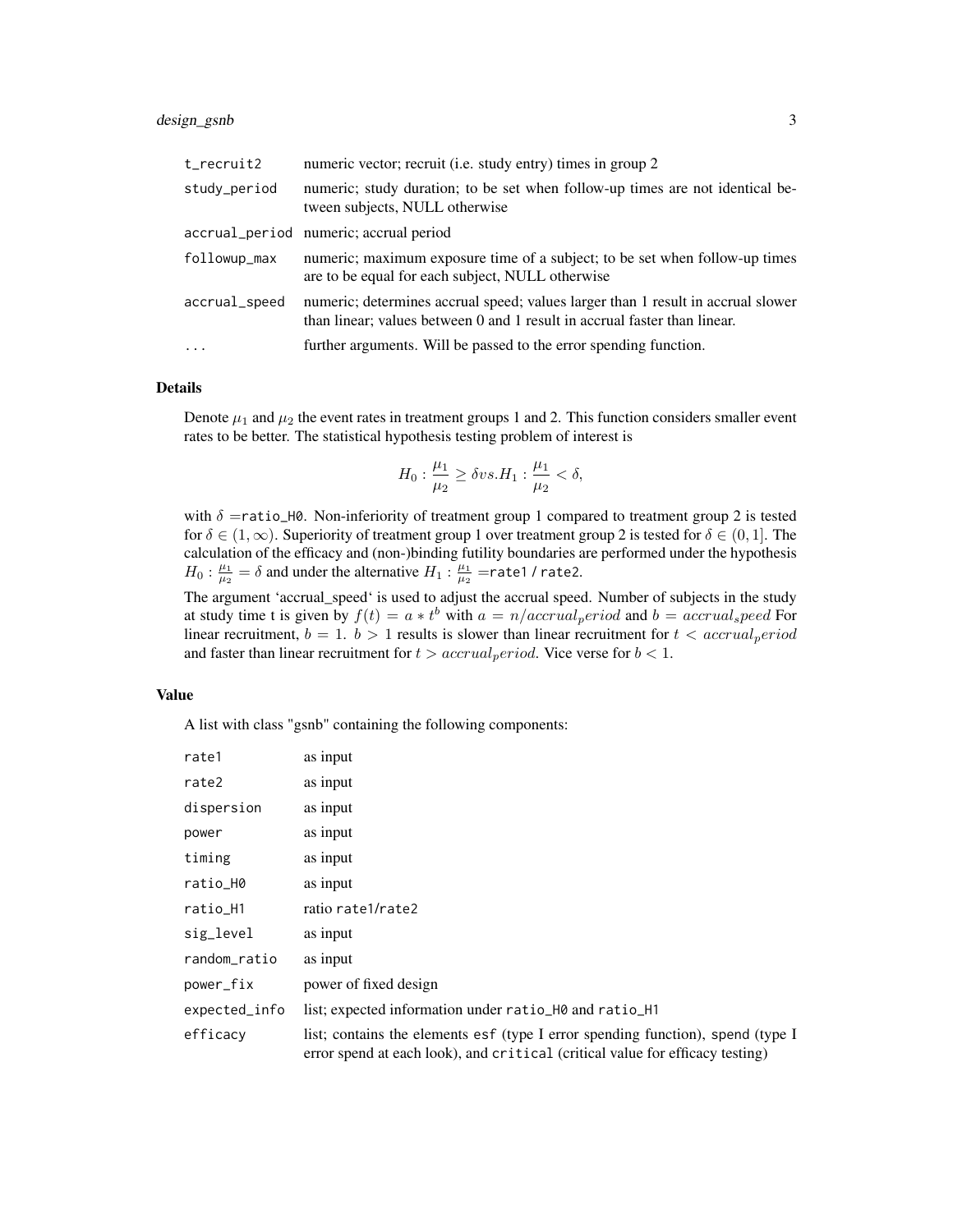| futility     | list; only part of the output if argument futility is defined in the input. Con-<br>tains the elements futility (input argument futility), esf (type II error<br>spending function), spend (type II error spend at each look), and critical<br>(critical value for futility testing) |
|--------------|--------------------------------------------------------------------------------------------------------------------------------------------------------------------------------------------------------------------------------------------------------------------------------------|
| stop_prob    | list; contains the element efficacy with the probabilities for stopping for effi-<br>cacy and, if futility bounds are calculated, the element futility with the prob-<br>abilities for stopping for futility                                                                         |
| t_recruit1   | as input                                                                                                                                                                                                                                                                             |
| t_recruit2   | as input                                                                                                                                                                                                                                                                             |
| study_period | as input                                                                                                                                                                                                                                                                             |
| followup_max | as input                                                                                                                                                                                                                                                                             |
| $max\_info$  | maximum information                                                                                                                                                                                                                                                                  |
| calendar     | calendar times of data looks; only calculated when exposure times are not iden-<br>tical                                                                                                                                                                                             |

### References

Mütze, T., Glimm, E., Schmidli, H., & Friede, T. (2018). Group sequential designs for negative binomial outcomes. Statistical Methods in Medical Research, [https://doi.org/10.1177/](https://doi.org/10.1177/0962280218773115) [0962280218773115](https://doi.org/10.1177/0962280218773115).

```
# Calculate the sample sizes for a given accrual period and study period (without futility)
out \leq design_gsnb(rate1 = 0.0875, rate2 = 0.125, dispersion = 5,
                   power = 0.8, timing = c(0.5, 1), esf = obrien,
                   ratio_H0 = 1, sig_I = 0.025,
                   study_period = 3.5, accrual_period = 1.25, random_ratio = 1)
out
# Calculate the sample sizes for a given accrual period and study period with binding futility
out \leq design_gsnb(rate1 = 0.0875, rate2 = 0.125, dispersion = 5,
                   power = 0.8, timing = c(0.5, 1), esf = obrien,
                   ratio_H0 = 1, sig\_level = 0.025, study\_period = 3.5,
                   accrual_period = 1.25, random_ratio = 1, futility = "binding",
                   esf_futility = obrien)
out
# Calculate study period for given recruitment times
expose \leq seq(0, 1.25, length.out = 1042)
out \leq design_gsnb(rate1 = 0.0875, rate2 = 0.125, dispersion = 5,
                   power = 0.8, timing = c(0.5, 1), esf = obrien,
                   ratio_H0 = 1, sig_level = 0.025, t_recruit1 = expose,
                   t_recruit2 = expose, random_ratio = 1)
out
# Calculate sample size for a fixed exposure time
out \le design_gsnb(rate1 = 0.0875, rate2 = 0.125, dispersion = 5,
```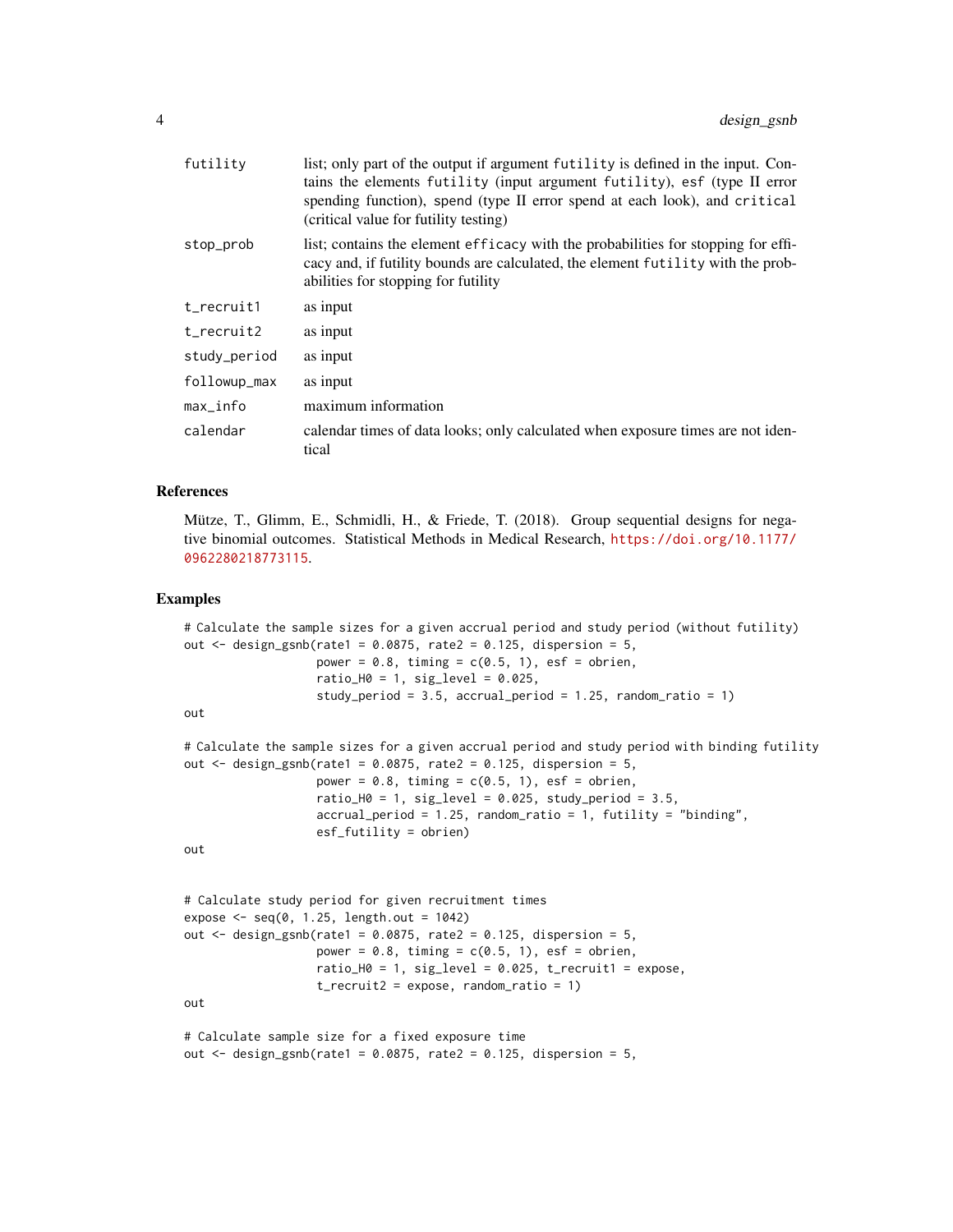# <span id="page-4-0"></span>design\_nb 5

```
power = 0.8, timing = c(0.5, 1), esf = obrien,
                    ratio_H0 = 1, sig_level = 0.025,
                    followup_max = 0.5, random_ratio = 1)
# Different timing for efficacy and futility analyses
design_gsnb(rate1 = 1, rate2 = 2, dispersion = 5,
             power = 0.8, esf = obrien,
             ratio_H0 = 1, sig_level = 0.025, study_period = 3.5,
             \text{accrual\_period} = 1.25, \text{random\_ratio} = 1, \text{futility} = \text{"binding"},
             esf_futility = pocock,
             timing_eff = c(0.8, 1),
             timing_fut = c(0.2, 0.5, 1)
```

```
design_nb Clinical trials with negative binomial outcomes
```
# Description

Design a clinical trial with negative binomial outcomes

### Usage

```
design_nb(rate1, rate2, dispersion, power, ratio_H0 = 1, sig_level,
  random_ratio = 1, t_recruit1 = NULL, t_recruit2 = NULL,
 study_period = NULL, accrual_period = NULL, followup_max = NULL,
 accrual_speed = 1)
```

| rate1          | numeric; assumed rate of treatment group 1 in the alternative                                                                                                 |
|----------------|---------------------------------------------------------------------------------------------------------------------------------------------------------------|
| rate2          | numeric; assumed rate of treatment group 2 in the alternative                                                                                                 |
| dispersion     | numeric; dispersion (shape) parameter of negative binomial distribution                                                                                       |
| power          | numeric; target power                                                                                                                                         |
| ratio_H0       | numeric; positive number denoting the rate ratio rate_1/rate_2 under the null<br>hypothesis, i.e. the non-inferiority or superiority margin                   |
| sig_level      | numeric; Type I error / significance level                                                                                                                    |
| random_ratio   | numeric; randomization ratio n1/n2                                                                                                                            |
| t_recruit1     | numeric vector; recruit (i.e. study entry) times in group 1                                                                                                   |
| $t$ _recruit2  | numeric vector; recruit (i.e. study entry) times in group 2                                                                                                   |
| study_period   | numeric; study duration                                                                                                                                       |
| accrual_period | numeric; accrual period                                                                                                                                       |
| followup_max   | numeric; maximum exposure time of a patient                                                                                                                   |
| accrual_speed  | numeric; determines accrual speed; values larger than 1 result in accrual slower<br>than linear; values between 0 and 1 result in accrual faster than linear. |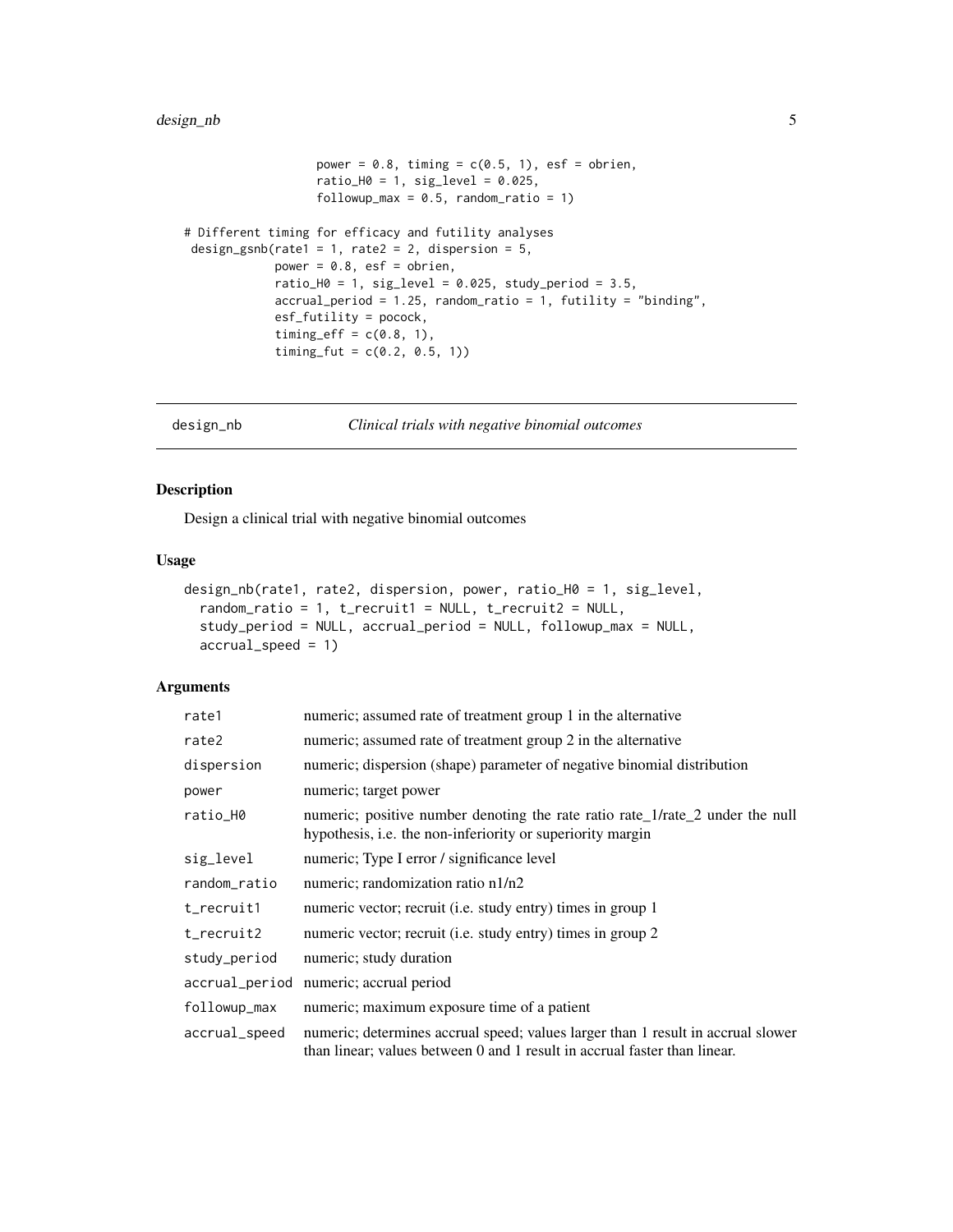A list containing the following components:

| rate1        | as input            |
|--------------|---------------------|
| rate2        | as input            |
| dispersion   | as input            |
| power        | as input            |
| ratio_H0     | as input            |
| ratio_H1     | ratio rate1/rate2   |
| sig_level    | as input            |
| random_ratio | as input            |
| t_recruit1   | as input            |
| t_recruit2   | as input            |
| study_period | as input            |
| followup_max | as input            |
| max_info     | maximum information |

```
# Calculate sample size for given accrual period and study duration assuming uniformal accrual
out \le design_nb(rate1 = 0.0875, rate2 = 0.125, dispersion = 5, power = 0.8,
                 ratio_H0 = 1, sig_level = 0.025,
                 study_period = 4, accrual_period = 1, random_ratio = 2)
out
# Calculate sample size for a fixed exposure time of 0.5 years
out \le design_nb(rate1 = 4.2, rate2 = 8.4, dispersion = 3, power = 0.8,
                 ratio_H0 = 1, sig_I = 0.025,
                 followup_max = 0.5, random_ratio = 2)
out
# Calculate study period for given recruitment time
t_recruit1 <- seq(0, 1.25, length.out = 1200)
t_recruit2 <- seq(0, 1.25, length.out = 800)
out \le design_nb(rate1 = 0.0875, rate2 = 0.125, dispersion = 5, power = 0.8,
                 ratio_H0 = 1, sig_level = 0.025,
                 t_recruit1 = t_recruit1, t_recruit2 = t_recruit2)
```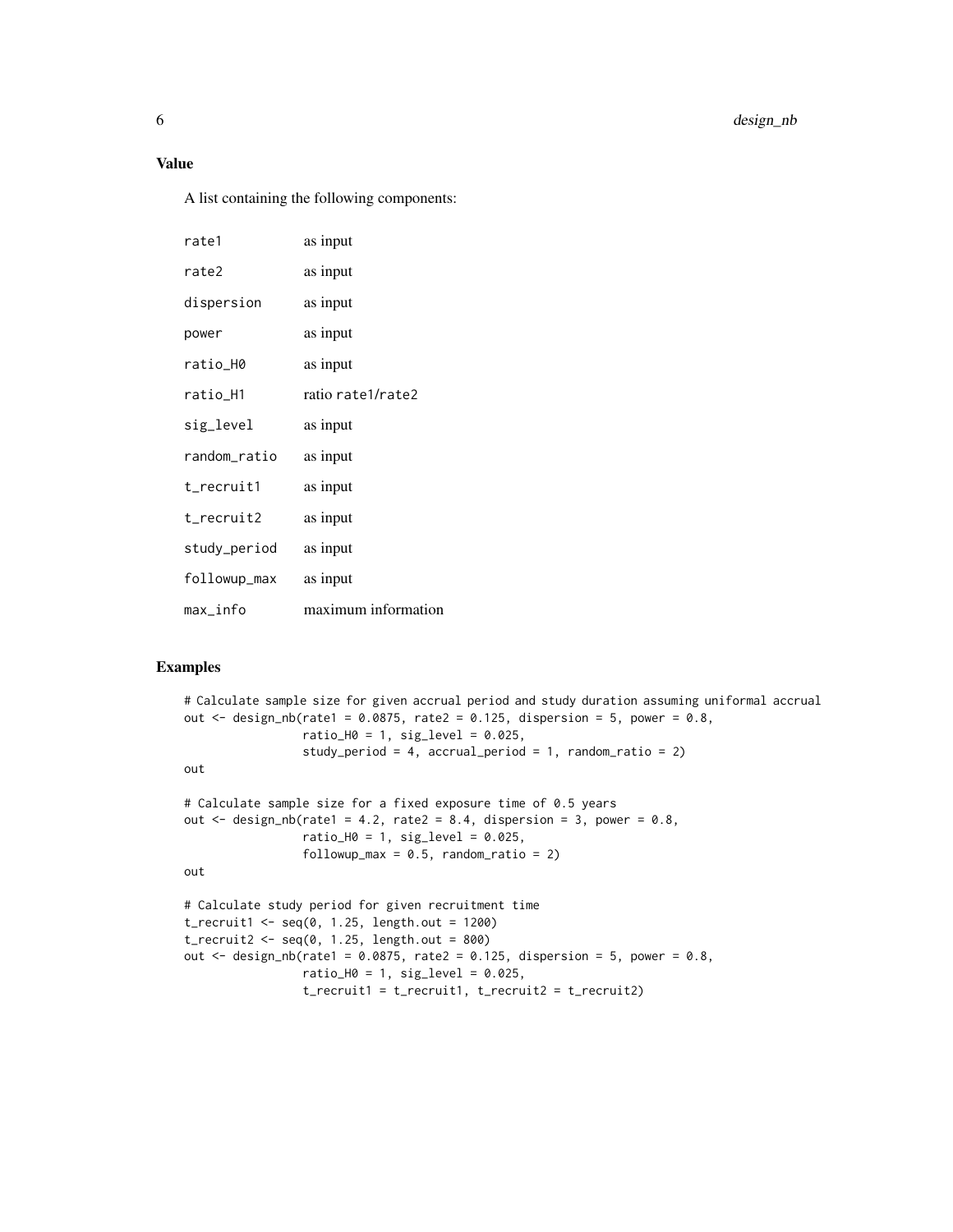# <span id="page-6-0"></span>Description

Calculate the calendar time of looks given the information time

### Usage

```
get_calendartime_gsnb(rate1, rate2, dispersion, t_recruit1, t_recruit2,
  timing, followup1, followup2)
```
# Arguments

| rate1      | numeric; rate in treatment group 1                                       |
|------------|--------------------------------------------------------------------------|
| rate2      | numeric; rate in treatment group 2                                       |
| dispersion | numeric; dispersion (shape) parameter of negative binomial distribution  |
| t_recruit1 | numeric vector; recruit (i.e. study entry) times in group 1              |
| t_recruit2 | numeric vector; recruit (i.e. study entry) times in group 2              |
| timing     | numeric vector with entries in $(0,1)$ ; information times of data looks |
| followup1  | numeric vector; final individual follow-up times in treatment group 1    |
| followup2  | numeric vector; final individual follow-up times in treatment group 2    |

### Value

numeric; vector with calendar time of data looks

```
# Calendar time at which 50%, 75%, and 100% of the maximum information is attained
# 100 subjects in each group are recruited uniformly over 1.5 years
# Study ends after two years, i.e. follow-up times vary between 2 and 0.5 years
get_calendartime_gsnb(rate1 = 0.1,
                     rate2 = 0.125,
                     dispersion = 5,
                     t_recruit1 = seq(0, 1.5, length.out = 100),
                     t_{recruit2} = seq(0, 1.5, length.out = 100),timing = c(0.5, 0.75, 1),
                     followup1 = seq(2, 0.5, length.out = 100),followup2 = seq(2, 0.5, length.out = 100)
```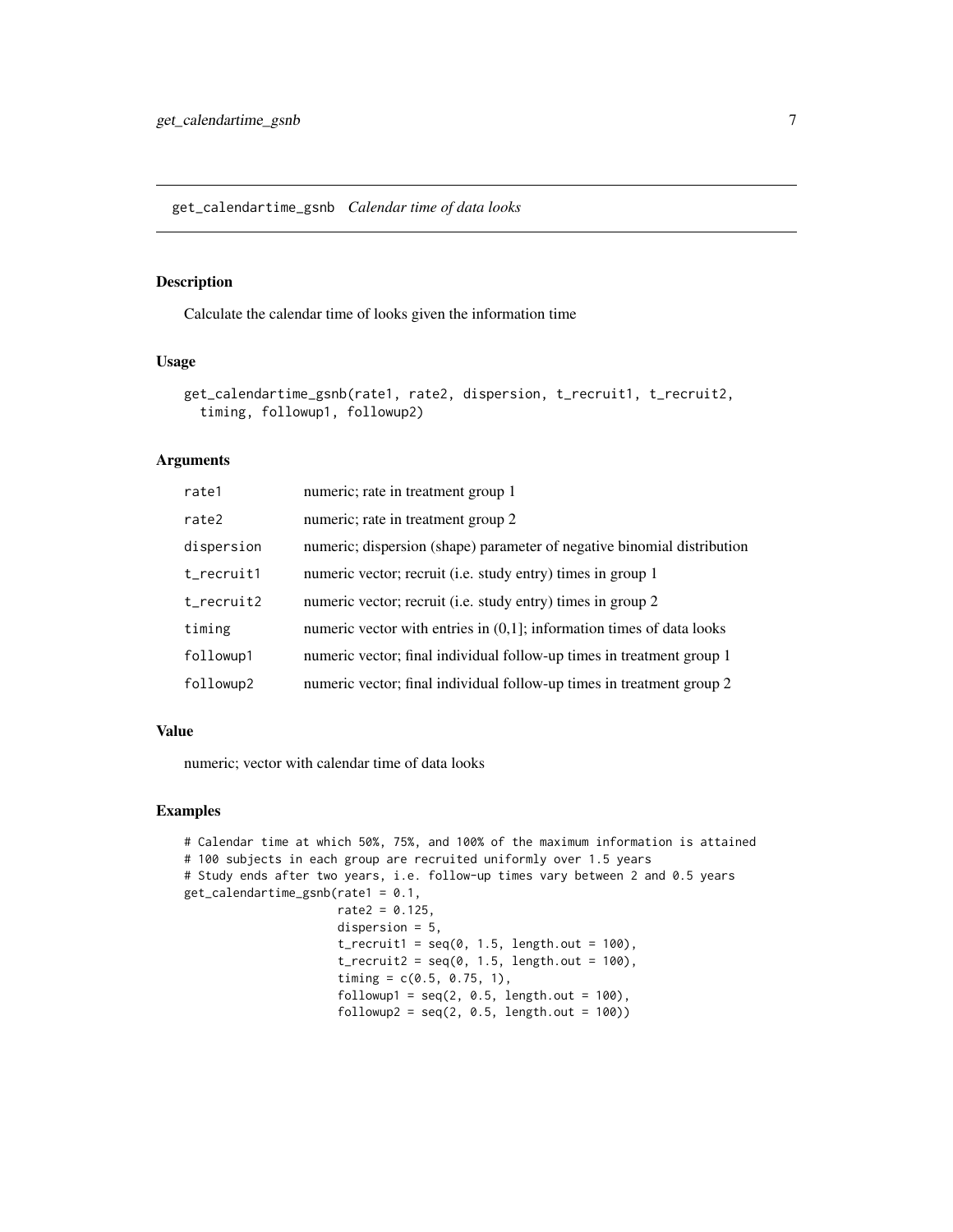<span id="page-7-0"></span>

# Description

Calculates the information level for the log rate ratio of the negative binomial model

# Usage

get\_info\_gsnb(rate1, rate2, dispersion, followup1, followup2)

# Arguments

| rate1      | numeric; rate in treatment group 1                                      |
|------------|-------------------------------------------------------------------------|
| rate2      | numeric; rate in treatment group 2                                      |
| dispersion | numeric; dispersion (shape) parameter of negative binomial distribution |
| followup1  | numeric vector; individual follow-up times in treatment group 1         |
| followup2  | numeric vector; individual follow-up times in treatment group 2         |

# Value

numeric; information level

# Examples

```
# Calculates information level for case of 10 subjects per group
# Follow-up times of subjects in each group range from 1 to 3
get_info\_gsnb(rate1 = 0.1,rate2 = 0.125,
             dispersion = 4,
              followup1 = seq(1, 3, length.out = 10),followup2 = seq(1, 3, length.out = 10)
```
gscounts *gscounts*

# Description

Design and monitoring of group sequential designs with negative binomial data.

# Author(s)

Tobias Muetze <tobias.muetze@outlook.com>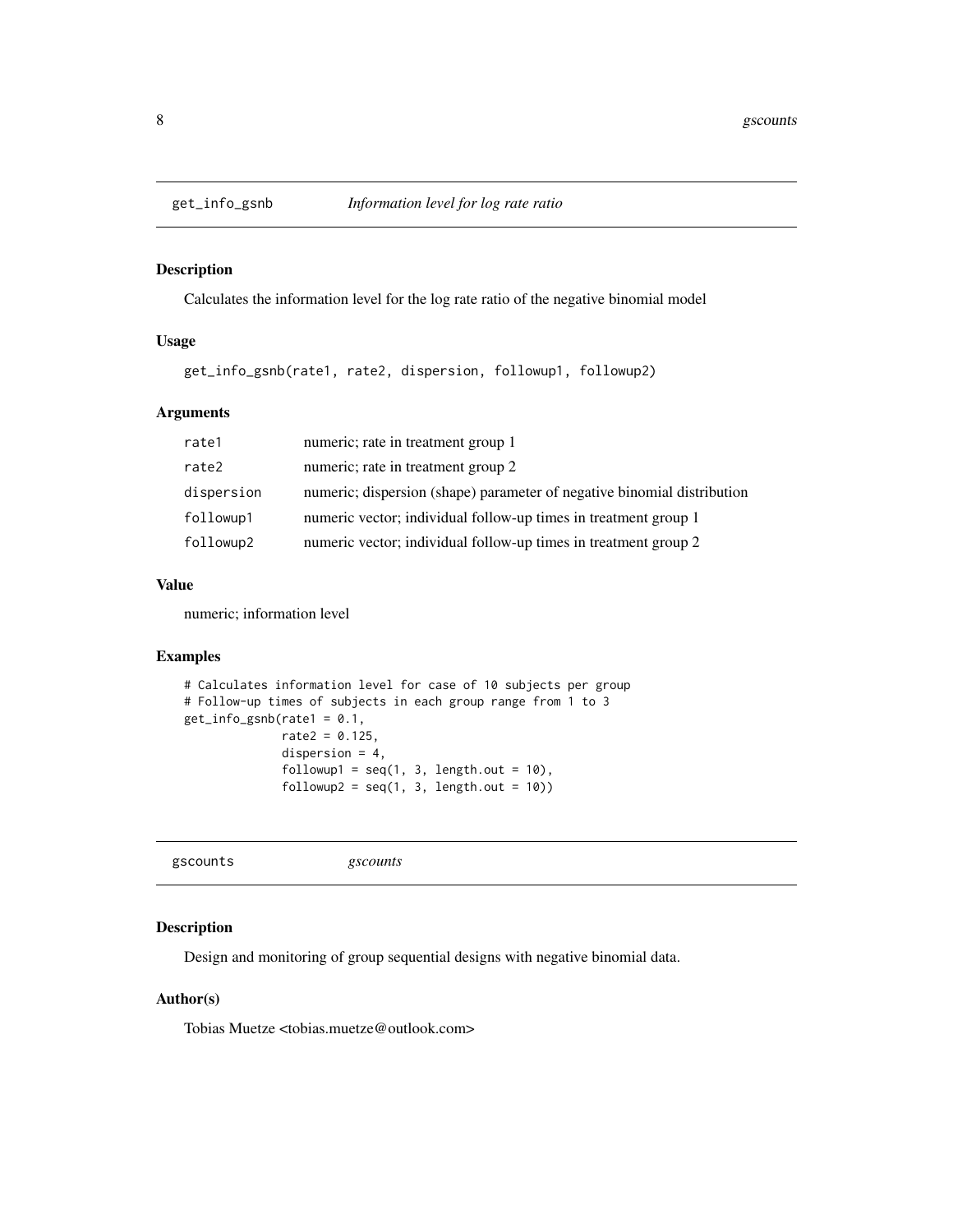<span id="page-8-0"></span>hospitalizations *Hospitalizations*

# Description

A dataset containing the hospitalization times of 1980 patients:

# Usage

```
data(hospitalizations)
```
# Format

A data frame with 2323 rows and 4 variables

# Details

- treatment. Treatment identifier.
- pat. Patient identifier. Unique within treatment
- t\_recruit. Recruitment time of patient into the clinical trial.
- eventtime. Event time of hospitalization. NA corresponds to no event.

obrien *obrien*

# Description

Error spending function mimicking O'Brien & Fleming critical values

# Usage

obrien(t, sig\_level, ...)

# Arguments

|           | numeric; Non-negative information ratio |
|-----------|-----------------------------------------|
| sig_level | numeric; significance level             |
| $\cdots$  | optional arguments                      |

# Value

numeric

```
# O'Brien-Fleming-type error spending function
obrien(t = c(0.5, 1), sig\_level = 0.025)
```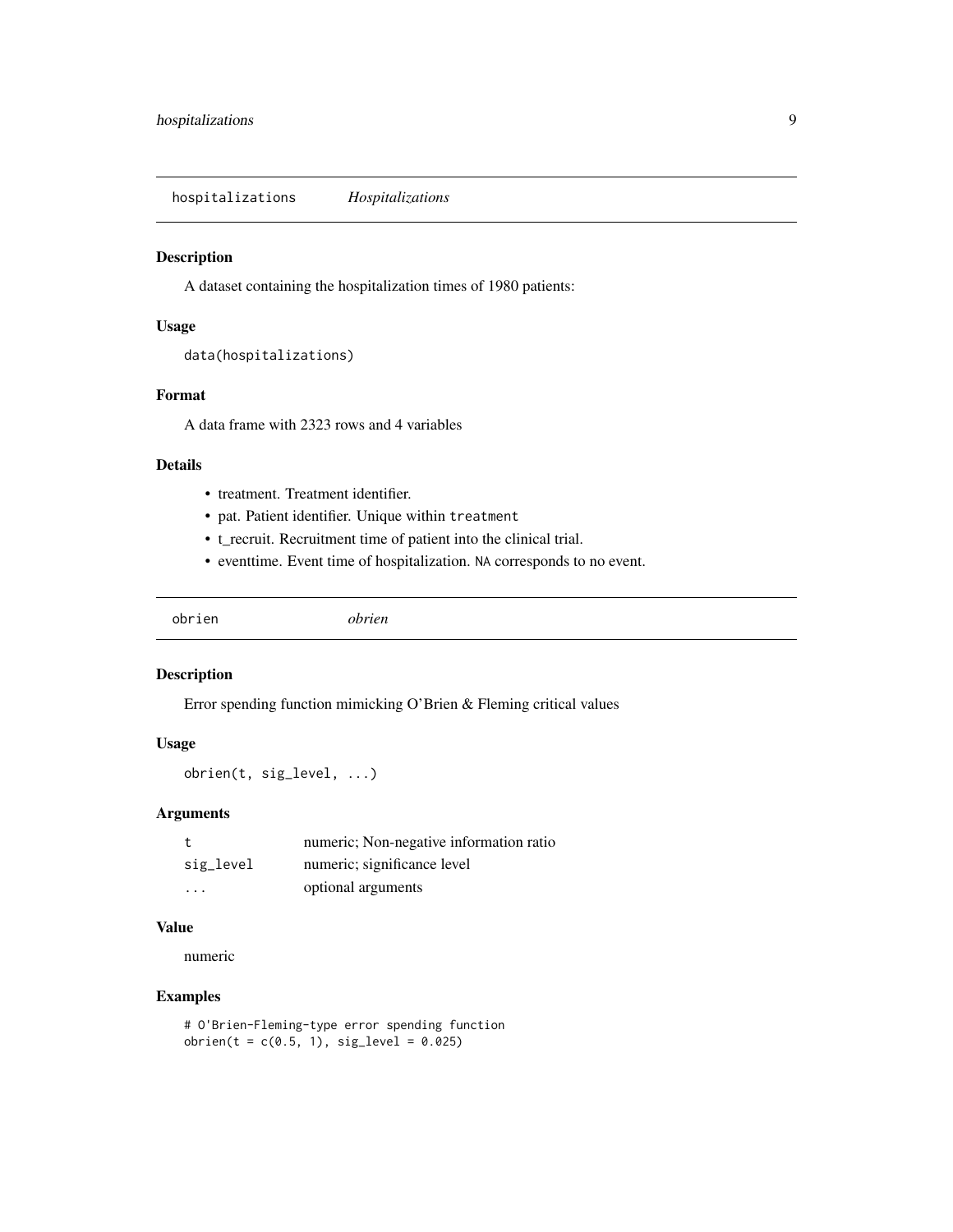<span id="page-9-0"></span>pocock *pocock*

# Description

Error spending function mimicking Pococks critical values

# Usage

pocock(t, sig\_level, ...)

# Arguments

|           | numeric; Non-negative information ratio |
|-----------|-----------------------------------------|
| sig_level | numeric; significance level             |
| $\cdots$  | optional arguments                      |

# Value

numeric

# Examples

# Pocock-type error spending function  $pocock(t = c(0.5, 1), sig\_level = 0.025)$ 

print.gsnb *print.gsnb*

# Description

print method for instance of class gsnb

# Usage

## S3 method for class 'gsnb'  $print(x, \ldots)$ 

|          | an object of class gsnb                     |
|----------|---------------------------------------------|
| $\cdots$ | optional arguments to print or plot methods |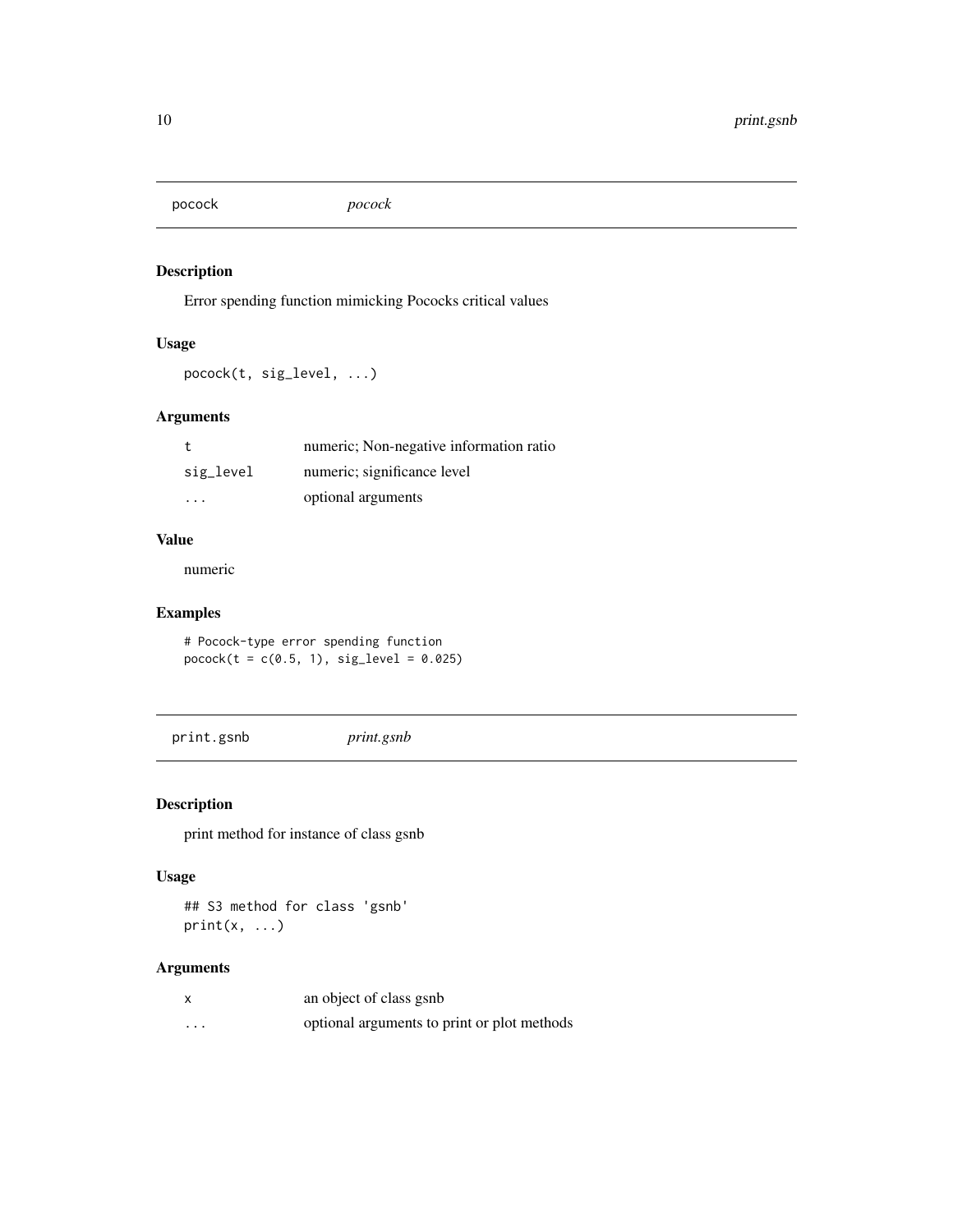<span id="page-10-0"></span>print.nb *print.nb*

# Description

print method for instance of class nb

# Usage

## S3 method for class 'nb' print(x, ...)

|          | an object of class nb                       |
|----------|---------------------------------------------|
| $\cdots$ | optional arguments to print or plot methods |